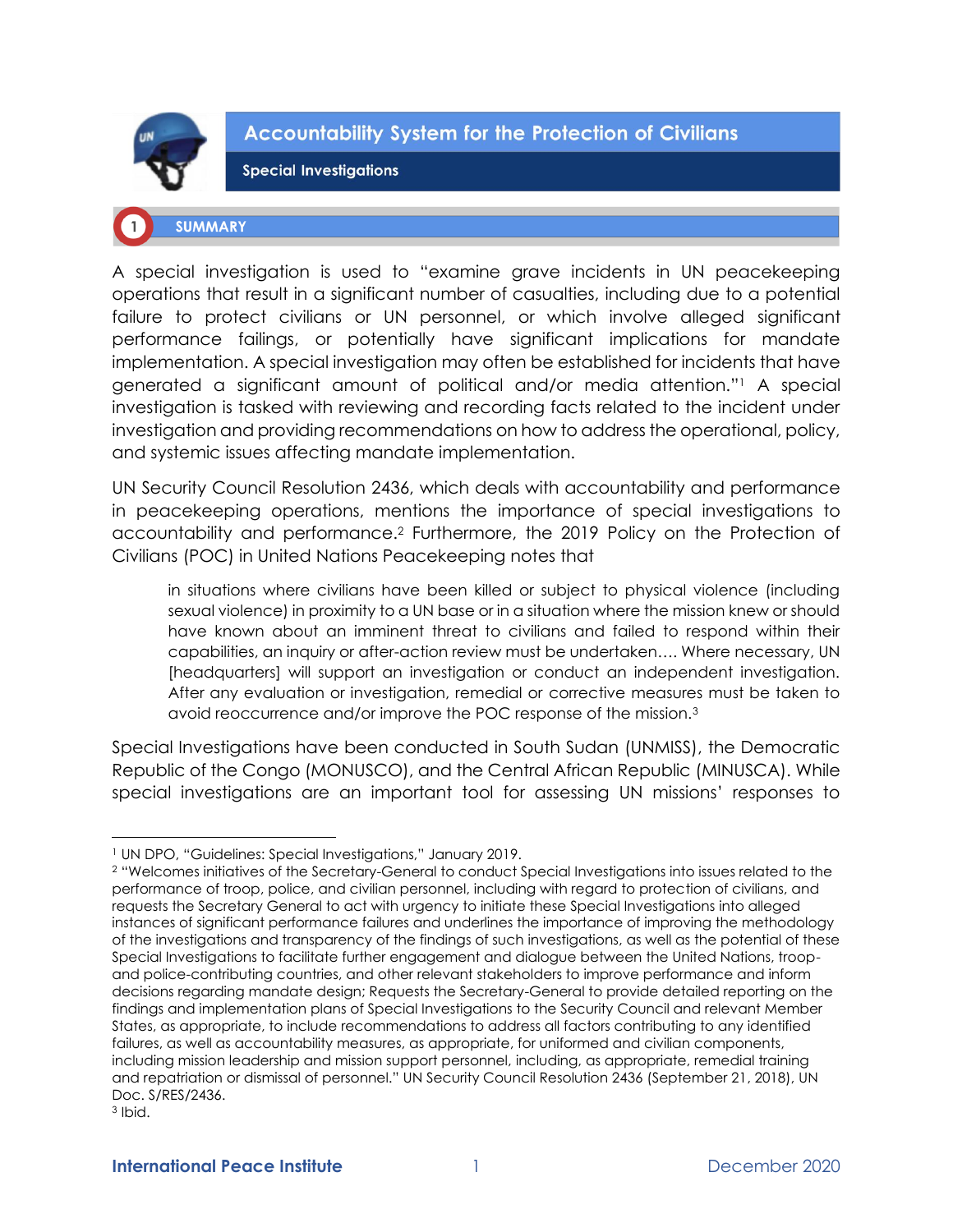scenarios in which civilians have been attacked and the mission has failed to uphold and implement its POC mandate, their application has varied from case to case.

**RELEVANCE TO THE PROTECTION OF CIVILIANS**  $\left( 2 \right)$ 

The policy that guides special investigations explicitly stipulates that incidents pertaining to the protection of civilians—and failures to protect civilians—may be considered for a special investigation. To date, special investigations are the most high-profile accountability mechanism available in cases of POC incidents.

#### **Examples**

**Malakal, South Sudan, February 2016**: The special investigation in Malakal did not look at the UN's response to the incident at the POC site in Malakal that resulted in the deaths of at least thirty civilians. Rather, it looked into external factors that precipitated the violence. A board of inquiry was tasked with looking into the UN's response. Both mechanisms were announced at the same time by the spokesperson of the secretarygeneral (see South Sudan case study).<sup>4</sup>

**Juba, South Sudan, July 2016**: In August 2016, the secretary-general announced a special investigation into the violence in Juba and the response of UNMISS. The investigation was led by General Patrick Cammaert.<sup>5</sup> A summary of the special investigation and key findings were released to the public in November 2016.<sup>6</sup> A report detailing progress on the implementation of the recommendations was released six months later.<sup>7</sup> Several other reports from the secretary-general mention the Cammaert report, especially the implementation of the report's recommendations (see South Sudan case study).

**Southeastern Central African Republic, May–August 2017:** In November 2017, the undersecretary-general for peacekeeping operations announced a special investigation to look into "attacks against civilians by armed groups that occurred in close proximity to a presence of MINUSCA… as well as the Mission's response to the incidents.'"<sup>8</sup> The special investigation, launched in January 2018, was led by Brigadier-General (Rtd.) Fernand Marcel Amoussou. Later that month, the under-secretary-general released key findings from the special investigation in a note to correspondents.<sup>9</sup> The special investigation identified various gaps and shortcomings related to the POC strategy, early warning, civilian capacity and leadership in field offices, force posture, joint planning, training and

<sup>4</sup> UN Secretary-General, "Note to Correspondents on the Special Investigation and UNHQ Board of Inquiry into the Violence in the UNMISS Protection of Civilians Site in February 2016," June 21, 2016. <sup>5</sup> United Nations, "Secretary-General Appoints Major General Cammaert of Netherlands to Lead Investigation into July 2016 Violence in South Sudan, Response of United Nations Mission," UN Doc. SG/A/1677-AFR/3433-PKO/601, August 23, 2016.

<sup>6</sup> UN Security Council, *Letter Dated 1 November 2016 from the Secretary-General Addressed to the President of the Security Council*, UN Doc. S/2016/924, November 1, 2016.

<sup>7</sup> UN Security Council, *Letter Dated 17 April 2017 from the Secretary-General Addressed to the President of the Security Council*, UN Doc. S/2017/328, April 17, 2017.

<sup>8</sup> UN Secretary-General, "Note to Correspondents on the Central African Republic," November 13, 2017.

<sup>9</sup> UN Secretary-General, "Note to Correspondents on the Findings of the Central African Republic Special Investigation," January 24, 2018.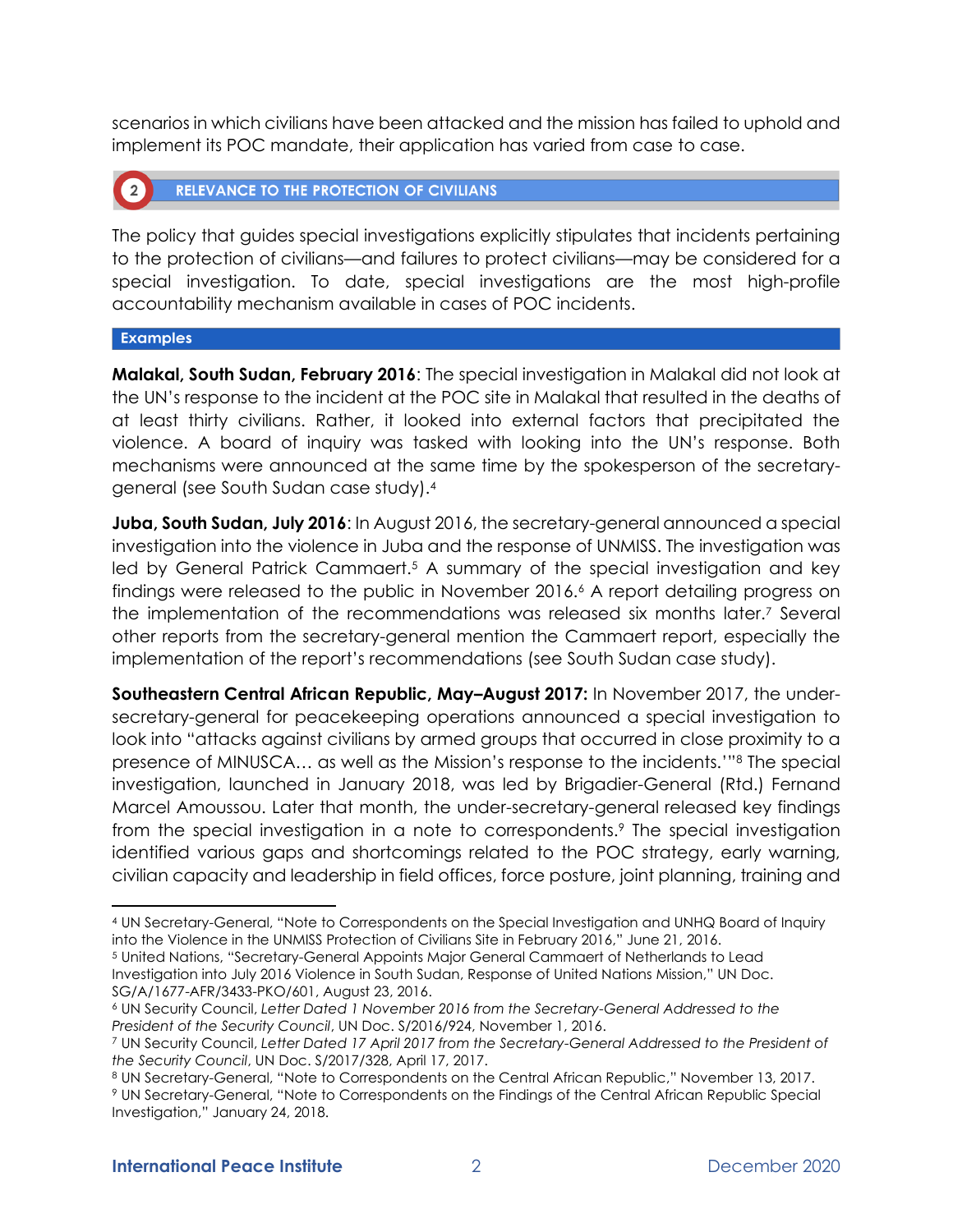guidelines, perception and outreach, operational availability, and the vision of leadership. Recommendations were made to UN headquarters, including strengthening tools to address underperformance and engage with T/PCCs. A number of recommendations were also made to MINUSCA about reviewing the POC strategy and strengthening the proactive role of civilian components, among others.

The special investigation's recommendations were analyzed by MINUSCA's Senior Management Group on Protection in February 2018, and an action plan to implement the general's recommendations was subsequently adopted by the mission to respond to these recommendations.<sup>10</sup>

The action plan proposed improving early-warning and rapid-reaction mechanisms and revising and adopting a new POC strategy for the mission, which was done in April 2018. The mission also issued standard operating procedures for its joint protection teams. Previous drafts of the standard operating procedures were circulated in 2015 but never became final texts. The standard operating procedures address the steps required for the mission to maintain an effective early-warning system, including information gathering and the issuance of alerts, as a way to prevent and respond to serious, credible threats against civilians, as mandated by Security Council Resolution 2387 (2017).

**Kamanyola, Democratic Republic of the Congo, September 2017:** After thirty-eight Burundian asylum seekers were killed in a confrontation with Congolese security forces in the proximity of MONUSCO personnel, the under-secretary-general for peacekeeping operations announced a special investigation in January 2018 via a note to correspondents.<sup>11</sup> However, the findings, or even an executive summary, of the resulting Obiakor report were never released publicly, nor was there an announcement that the investigation had been concluded.

<sup>&</sup>lt;sup>10</sup> Following the report, the deputy special representative of the secretary-general for political affairs tasked the mission's POC unit with leading a consultation process between MINUSCA's military, police, and civilian components and UN humanitarian agencies on the best way to implement the mission's protection mandate in the field. Consultations took place during the first half of 2018, and an action plan was drafted during the second half of the year. The Protection Working Group was the main deliberative and consultative body, and results were presented for review to the Senior Management Group on Protection in Bangui. The deputy special representative of the secretary-general validated and approved the exercise and final text.

<sup>11</sup> UN Secretary-General, "Note to Correspondents: Special Investigation Following Kamanyola Incident," January 16, 2018.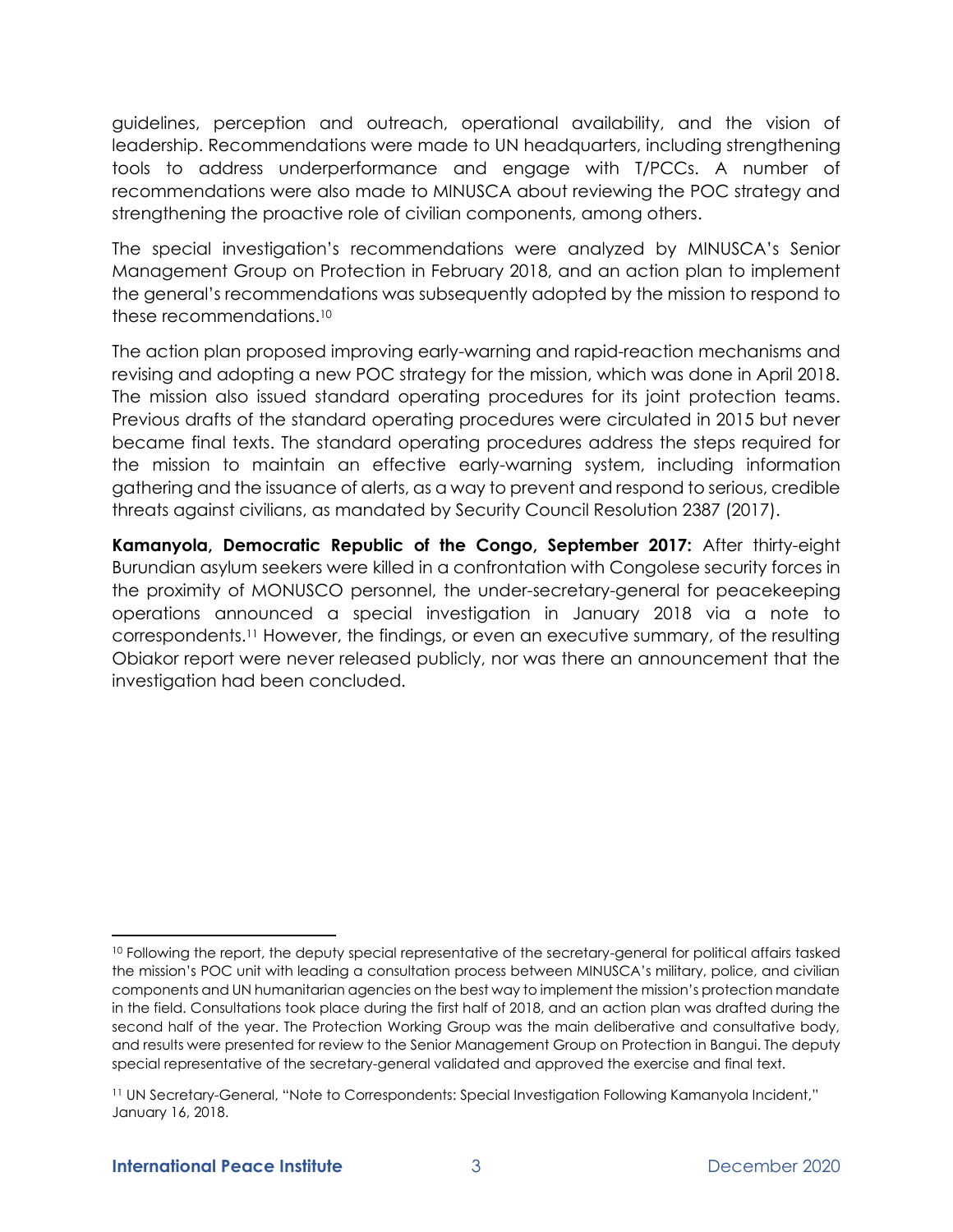

**RULES, GUIDELINES, AND METHODOLOGY** 

## **Governing rules**

In 2019, the Secretariat issued official guidelines for special investigations. The UN secretary-general or the under-secretary-general for peace operations decides whether a special investigation should be conducted. The guidelines, however, leave room for using special investigations flexibly on a case-by-case basis.

## **Process and functioning**

Ahead of a decision to conduct a special investigation, the UN Department of Peace Operations (DPO) is supposed to coordinate with relevant peacekeeping operations and other relevant departments or offices to check whether another mechanism, such as a board of inquiry or mission-level fact-finding mission or investigation, has not already been established for the same incident. If another mechanism has been established, a special investigation is meant to take into account its findings. DPO and the mission should coordinate the sequencing of different mechanisms.

The regional division of the peacekeeping operation under review drafts terms of reference for the investigation, outlining its purpose, scope, and outputs, as well as relevant documents that the special investigation team should review. After team members are appointed, the team conducts the special investigation and formulates recommendations.

# **ANALYSIS**

Special Investigations were only recently codified by guidelines released in January 2020. Since these guidelines were released, no special investigations have been publicly announced.<sup>12</sup> Nonetheless, by defining the scope and objective of special Investigations, these guidelines give more leeway to use them as a tool to hold peacekeeping missions accountable for POC incidents.

Although they have a strong mandate to investigate incidents that result in a significant number of casualties due to failures to protect civilians and failures in UN performance, especially with regards to mandate implementation, special investigations are rarely authorized. Their activation rests solely with senior management at the Secretariat, and this high profile makes them susceptible to political considerations. Furthermore, media and public attention on special investigations is very high, which may influence the Secretariat's decision to authorize one or lead to more discretion and confidentiality, especially in cases of performance failures and failures to protect civilians. The level of visibility and transparency of each special investigation is determined by who calls the

<sup>12</sup> UN DPO, "Guidelines: Special Investigations."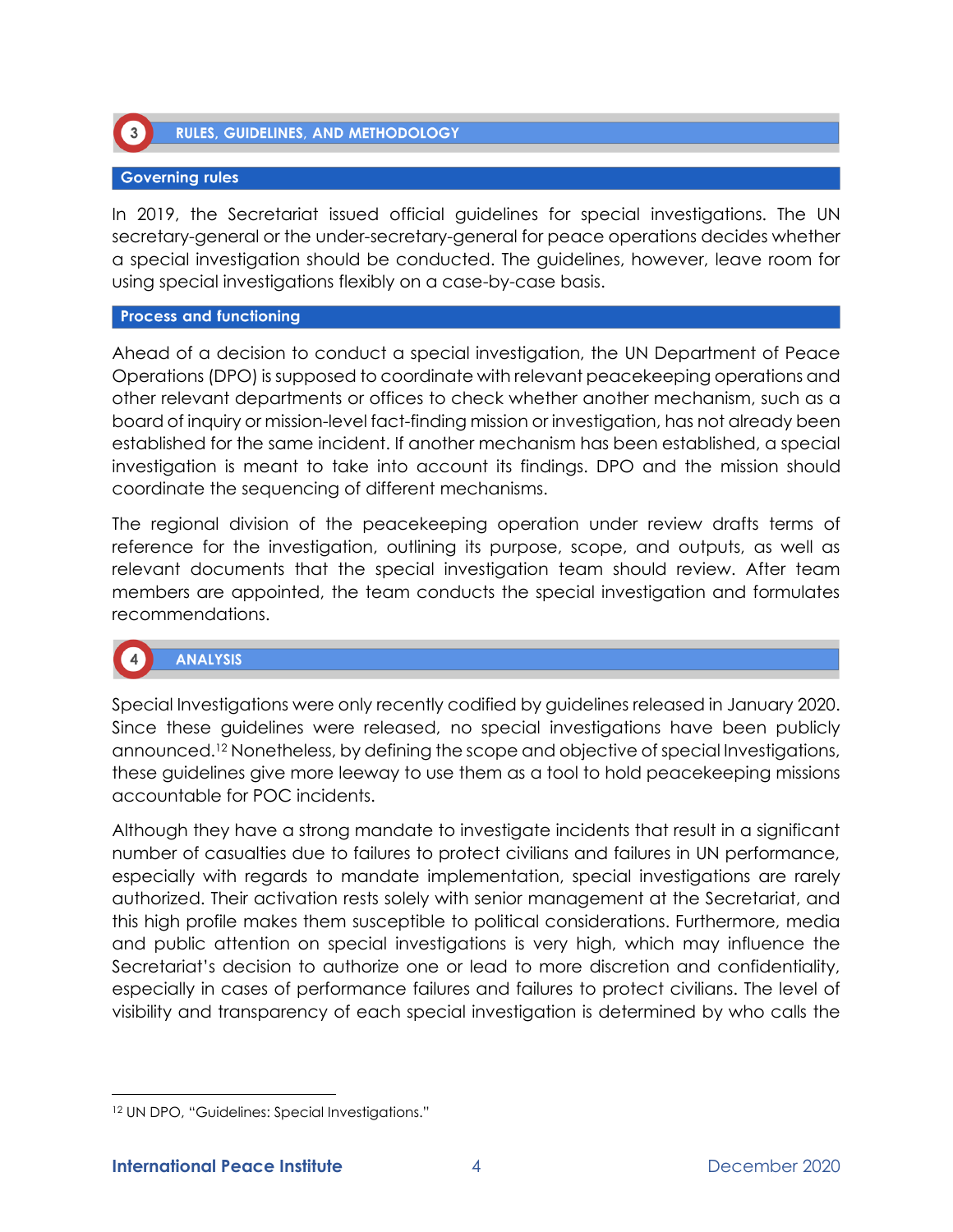Investigation, with the highest visibility for investigations called by the secretary-general, which has only occurred once.<sup>13</sup>

There appears to be a lot of leeway as to when special investigations can be used. The UN can also conduct other types of independent investigations or reviews, similar to special investigations, which are not explicitly called special investigations. For example, the assessment led by General Carlos Alberto Dos Santos Cruz in Beni, the Democratic Republic of the Congo in 2019 was called an "independent assessment," even though it featured many of the same aspects and objectives as a special investigation. Special assessments are not codified in UN special operating procedures, guidelines, or policies.

| <b>Timina</b>                               |   |                                                                                                                                                                                                                                                                                                                                                                                                                                   |
|---------------------------------------------|---|-----------------------------------------------------------------------------------------------------------------------------------------------------------------------------------------------------------------------------------------------------------------------------------------------------------------------------------------------------------------------------------------------------------------------------------|
|                                             |   |                                                                                                                                                                                                                                                                                                                                                                                                                                   |
| Regular process                             |   |                                                                                                                                                                                                                                                                                                                                                                                                                                   |
| <b>Extraordinary measure after incident</b> | X | As per the guidelines, special<br>investigations are conducted following a<br>grave incident "in UN peacekeeping<br>operations that result in a significant<br>number of casualties, including due to a<br>potential failure to protect civilians or UN<br>personnel, or which involve alleged<br>significant performance failings, or<br>potentially have significant implications<br>for mandate implementation." <sup>14</sup> |

<sup>13</sup> Evan Cinq-Mars, "Special Investigations into Peacekeeping Performance in Protecting Civilians: Enhancing Transparency and Accountability," *IPI Global Observatory*, September 19, 2019. <sup>14</sup> Ibid.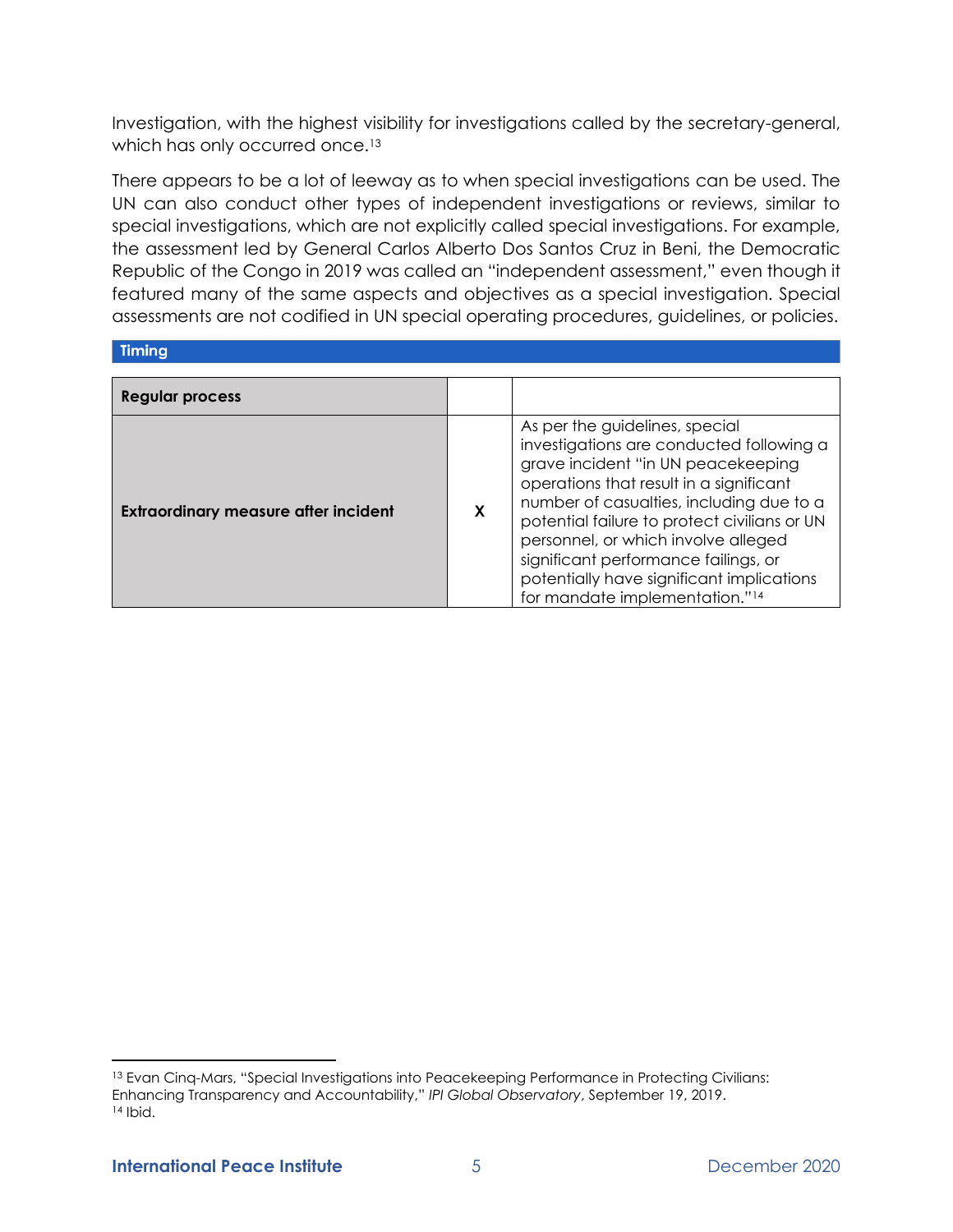## **Actors and answerability structure**

Given that a special investigation can be called by the secretary-general or the under-secretary-general for peace operations, the mission being investigated is accountable to the Secretariat. Special investigations are used to evaluate and examine grave performance failures, including failures to protect civilians.

The Security Council receives a detailed report on the findings and implementation plans of special investigations, as per Resolution 2436. This means that special investigations may influence the Security Council's drafting of mandates, thereby holding peacekeeping operations accountable to the Security Council for their responses to POC incidents. In addition, they can provide contributing countries an objective assessment of the factors that hampered a mission's reaction, including the shortcomings of civilian components, the mission as a whole, and the Secretariat. To some extent, and especially when led by an independent person and made public, special investigations can be considered to hold missions accountable to the general public and the broader community of member states.

| Held<br>accountable by                                |                 | <b>Individuals</b> | Unit            |        | <b>Mission</b> | Secre- | Contri-<br>buting         | <b>Security</b><br>Council/ | Member             | Population                | Other                     |                    |
|-------------------------------------------------------|-----------------|--------------------|-----------------|--------|----------------|--------|---------------------------|-----------------------------|--------------------|---------------------------|---------------------------|--------------------|
|                                                       |                 |                    | <b>Military</b> | Police | Civilian       |        | tariat                    | countries                   | 5th Com-<br>mittee | states                    |                           |                    |
| <b>Individuals</b>                                    |                 |                    |                 |        |                |        |                           |                             |                    |                           |                           |                    |
| Unit/<br>section/<br>component                        | <b>Military</b> |                    |                 |        |                |        | X                         | $\pmb{\mathsf{X}}$          | $\mathsf{X}$       | $\pmb{\mathsf{X}}$        | $\boldsymbol{\mathsf{X}}$ | $\pmb{\mathsf{X}}$ |
|                                                       | Police          |                    |                 |        |                |        | $\boldsymbol{\mathsf{X}}$ | $\boldsymbol{\mathsf{X}}$   | $\mathsf{X}$       | $\boldsymbol{\mathsf{X}}$ | $\boldsymbol{\mathsf{X}}$ | $\pmb{\mathsf{X}}$ |
|                                                       | <b>Civilian</b> |                    |                 |        |                |        | $\boldsymbol{X}$          | $\boldsymbol{\mathsf{X}}$   | $\boldsymbol{X}$   | $\boldsymbol{\mathsf{X}}$ | $\boldsymbol{\mathsf{X}}$ | X                  |
| <b>Mission</b>                                        |                 |                    |                 |        |                |        | X                         | χ                           | $\mathsf{X}$       | X                         | X                         | $\pmb{\mathsf{X}}$ |
| Secretariat                                           |                 |                    |                 |        |                |        | X                         | $\pmb{\mathsf{X}}$          | X                  | $\pmb{\mathsf{X}}$        | $\boldsymbol{\mathsf{X}}$ | $\pmb{\mathsf{X}}$ |
| Contributing<br>countries                             |                 |                    |                 |        |                |        | X                         | $\boldsymbol{\mathsf{X}}$   | X                  | X                         | X                         | X                  |
| <b>Member states</b>                                  |                 |                    |                 |        |                |        |                           |                             |                    |                           |                           |                    |
| <b>Security Council/</b><br>5 <sup>th</sup> Committee |                 |                    |                 |        |                |        |                           |                             |                    |                           |                           |                    |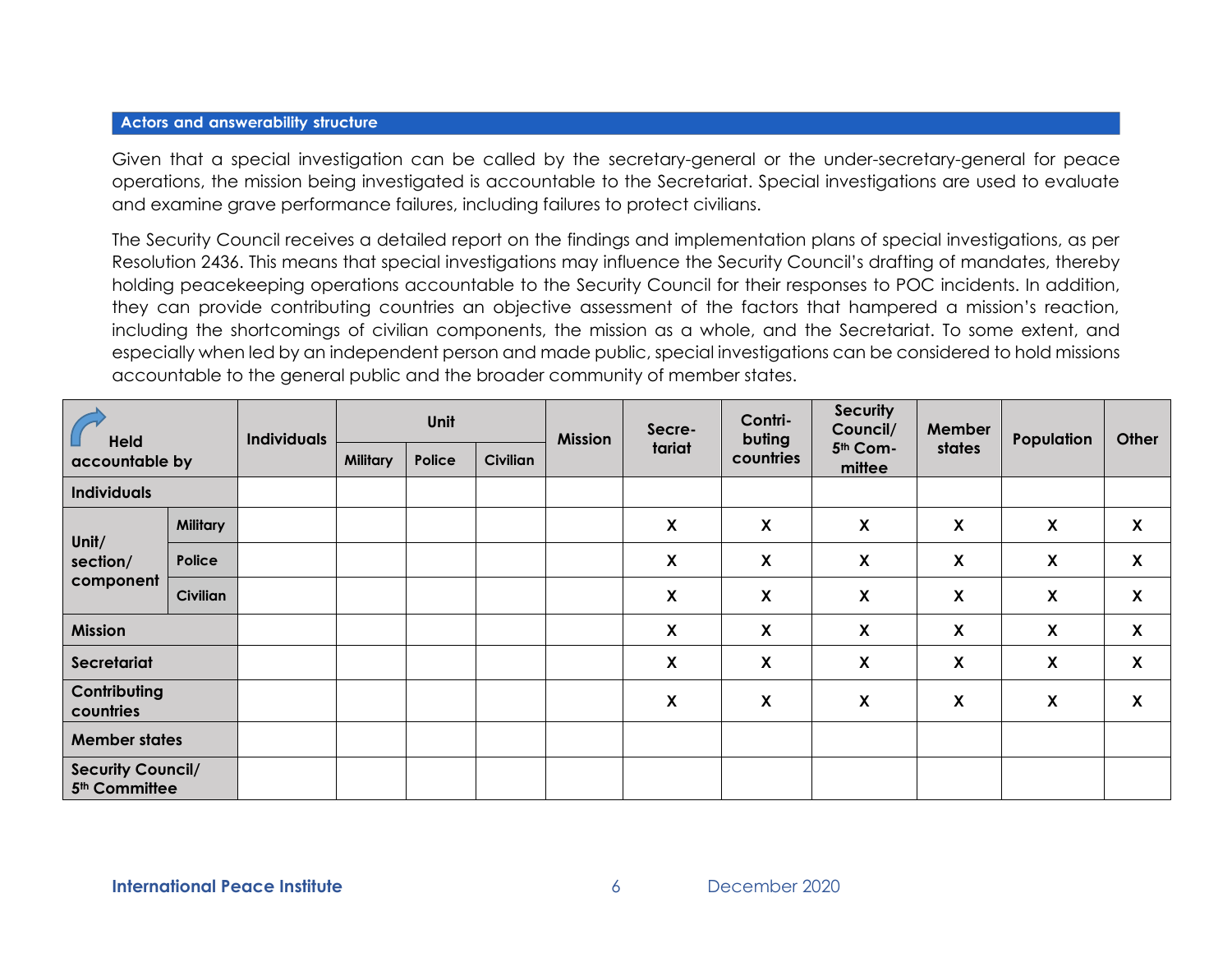## Scope and objective

According to the guidelines, "Recommendations by special investigations should explore all avenues that would help the peacekeeping operation, concerned T/PCCs, and offices at [UN headquarters] effectively carry out their respective responsibilities."<sup>15</sup>

| <b>Collect best</b><br>practices and<br>lessons learned | X | Over the course of the investigation, special investigation<br>teams can identify lessons learned and good practices.                                                                                                                                                                                                                                                                                                                                                                                                                                                                                                                                                           |
|---------------------------------------------------------|---|---------------------------------------------------------------------------------------------------------------------------------------------------------------------------------------------------------------------------------------------------------------------------------------------------------------------------------------------------------------------------------------------------------------------------------------------------------------------------------------------------------------------------------------------------------------------------------------------------------------------------------------------------------------------------------|
| <b>Track performance</b>                                | X | Special investigations assess performance.                                                                                                                                                                                                                                                                                                                                                                                                                                                                                                                                                                                                                                      |
| Establish facts and<br>circumstances                    | X | Special investigations seek to review and record the facts<br>or circumstances surrounding a particular incident. They<br>are delegated the task of identifying the specific causes of<br>the incident in question.                                                                                                                                                                                                                                                                                                                                                                                                                                                             |
| <b>Establish</b><br>responsibility                      | X | While special investigations can determine responsibility for<br>performance failures, including failures to adequately<br>protect civilians, "special investigations are not a judicial<br>process and do not consider questions of compensation,<br>legal liability or disciplinary action for civilian staff." <sup>16</sup><br>Special investigations also gather information that could<br>serve to engage the concerned troop- and police-<br>contributing countries (T/PCCs) on the need to launch their<br>own investigation to determine responsibility for actions or<br>for the failure of their personnel to carry out their duties in a<br>peacekeeping operation. |
| <b>Identify structural</b><br>and systemic issues       | X | Recommendations focus on operational, policy, and<br>systemic issues affecting effective mandate<br>implementation.                                                                                                                                                                                                                                                                                                                                                                                                                                                                                                                                                             |

<sup>15</sup> Ibid.

<sup>16</sup> Ibid.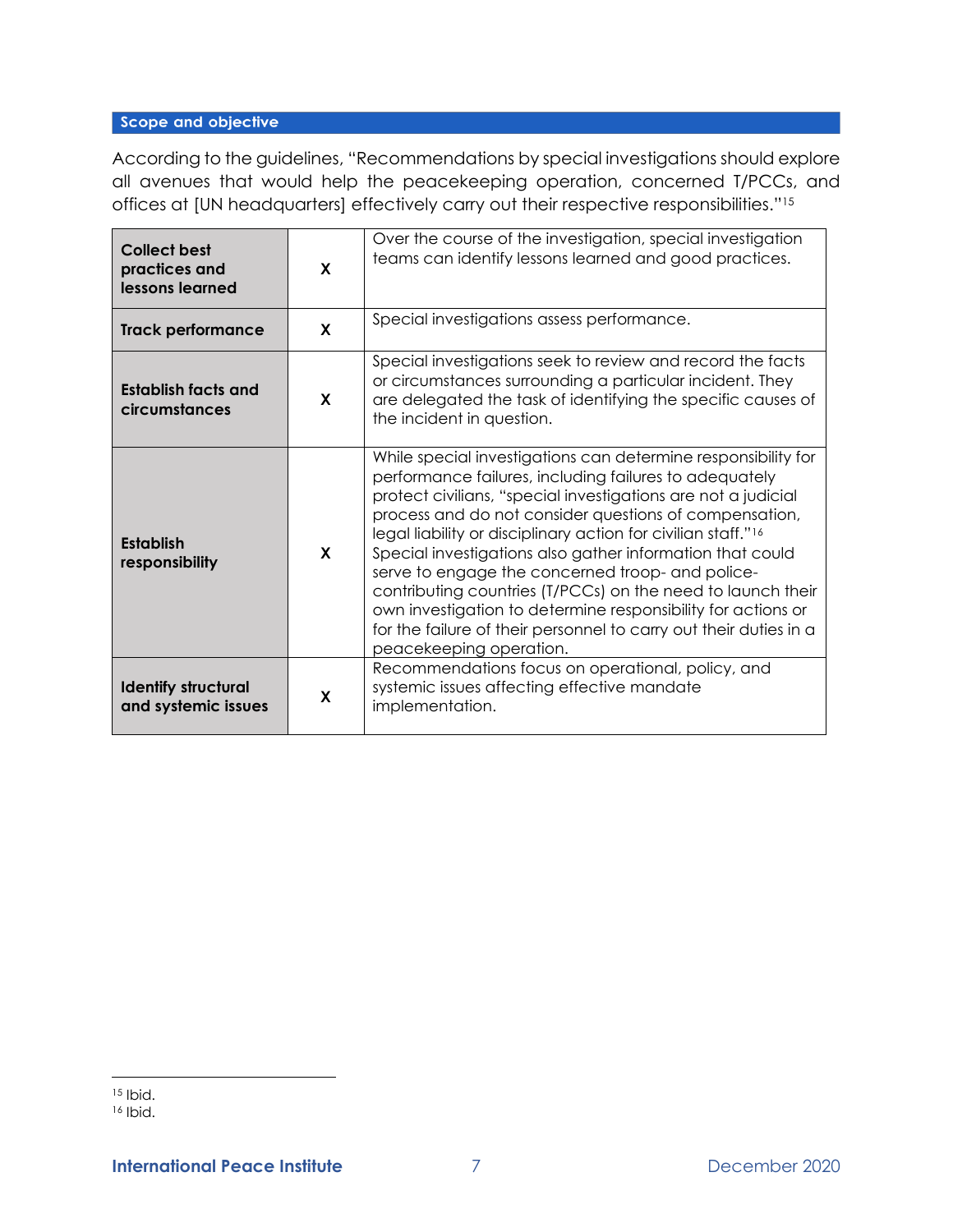## Type of accountability

Special Investigations contribute to performance accountability, as incidents that arise from performance failures or that have implications for a mission's mandate fall under the scope of special investigations. Furthermore, special investigations can provide a form of organizational accountability, as recommendations are geared toward addressing operational, systemic, and policy issues regarding mandate implementation.

To some extent, a special investigation can contribute to political accountability by publicly highlighting the causes of failure.

**Outcome** 

| Learn    | <b>Disseminate and integrate</b><br>internally | X | It is not clear who within the mission and<br>Secretariat receives the findings.<br>However, in order to implement the<br>recommendations, a task force is<br>created, and an office within DPO is<br>tasked with coordinating among<br>peacekeeping missions, T/PCCs, and the<br>Secretariat and tracking their<br>implementation. |
|----------|------------------------------------------------|---|-------------------------------------------------------------------------------------------------------------------------------------------------------------------------------------------------------------------------------------------------------------------------------------------------------------------------------------|
|          | <b>Account for publicly</b>                    | X | It is rare for the findings of special<br>investigations to be released publicly. In<br>some cases, a summary of the findings,<br>instead of the full report, is publicly<br>released. When the findings have been<br>released, the UN Secretariat has faced<br>more public pressure.                                               |
| Correct  | Improve internal processes                     | X | Recommendations are geared toward<br>addressing internal processes.                                                                                                                                                                                                                                                                 |
|          | Inform the selection of<br>personnel           | X | Special investigations may form the basis<br>for other accountability measures, as<br>appropriate, including decisions by the<br>Secretariat on the repatriation of<br>uniformed units or personnel.                                                                                                                                |
| Sanction | <b>Recommend sanctions</b>                     |   | Special investigations may form the basis<br>for other accountability measures,<br>including decisions by the Secretariat to<br>repatriate uniformed units or personnel.<br>However, they do not consider questions<br>of compensation, legal liability, or<br>disciplinary action for civilian staff. <sup>17</sup>                |
|          | <b>Establish incentives</b>                    |   |                                                                                                                                                                                                                                                                                                                                     |

<sup>&</sup>lt;sup>17</sup> The disciplinary process for civilian staff members is governed by the Staff Regulations and Rules and the Administrative Instruction on Unsatisfactory Conduct, Investigations and the Disciplinary Process.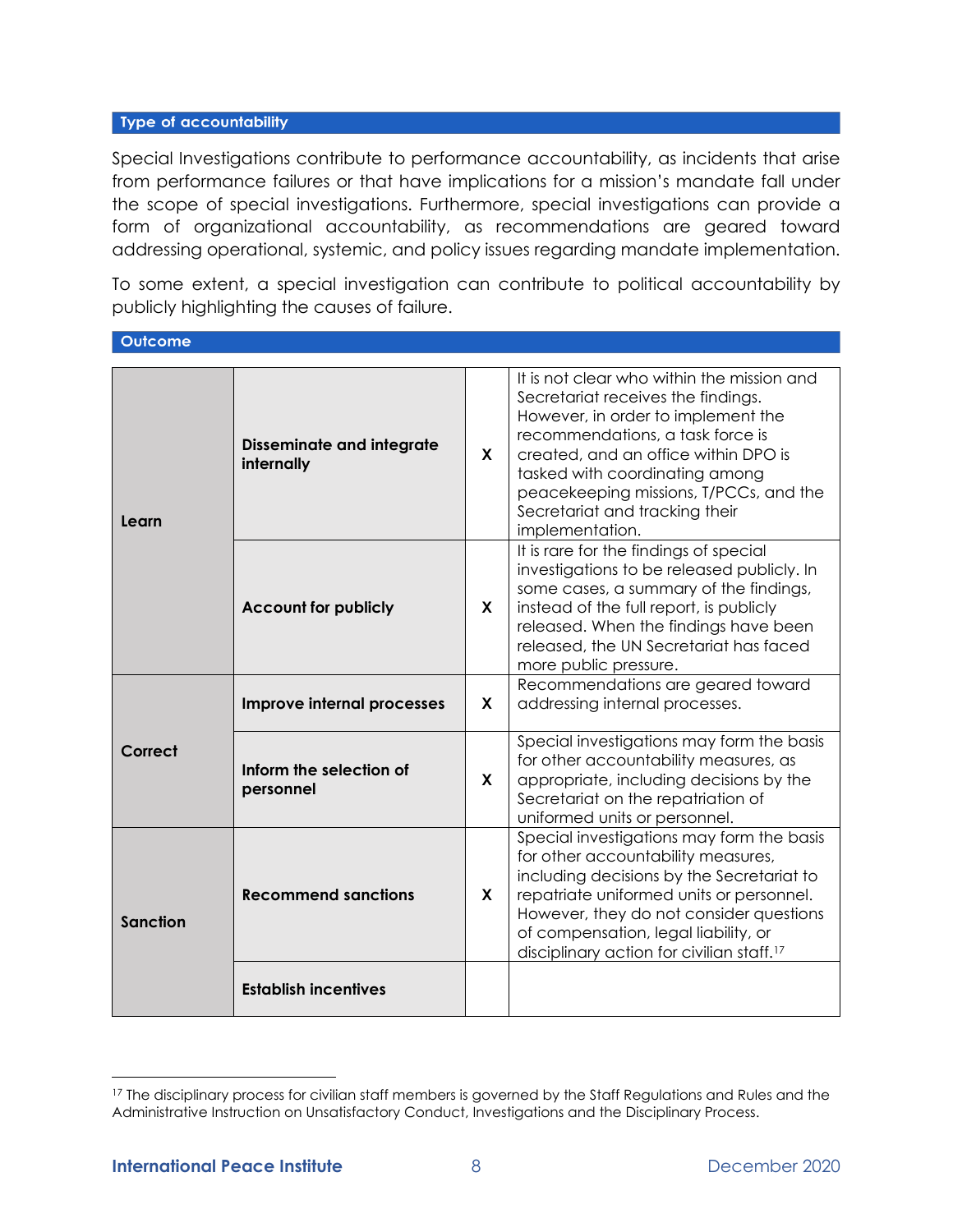## Independence and impartiality

The composition of a special investigation team consists of a team leader, appointed by either the secretary-general or the under-secretary-general for peace operations (depending on who authorized the special investigation), and at most four other individuals, appointed by the under-secretary-general. Depending on the nature of the incident, the special investigation team is expected to include political, military, or police experts. Any perceived conflicts of interest are taken into consideration. For example, representatives of T/PCCs or other member states cannot be members of the investigation team, and team members should not be from the same nationality as the T/PCCs under review. Additionally, no one who has worked directly on the subject matter of the investigation should be appointed to the investigation team.

The team leader is allowed to be a former senior UN military, police, or civilian official or other eminent person with relevant experience. The director of the Office for Peacekeeping Strategic Partnership (OPSP) may also lead the investigation.

Given that only the secretary-general and under-secretary-general for peace operations can establish a special investigation and that there are no clear criteria for what qualifies as a "grave incident," special investigations are launched in a case-by-case manner and can be subject to internal or external political considerations. Moreover, the secretarygeneral or under-secretary-general, depending on who called the investigation, is allowed to accept or reject the recommendations made by the special investigation team.

## **Inclusivity**

Special Investigation teams generally comprise experts from diverse backgrounds, including civilian and uniformed experts. Although they are led by an independent senior expert—preferably someone who served in a UN peacekeeping operation—teams also include representatives from the Secretariat.

## **Transparency**

The newly released guidelines on special investigations require that the secretary-general or under-secretary-general for peacekeeping operations be consistent in their level of transparency for special investigations. Special investigations are classified as strictly confidential, and the Secretariat may, but does not have to, release a public executive summary of the findings. The criteria for releasing information on the findings and recommendations of a special investigation are unclear. In the past, there has been inconsistency with regards to transparency and public reporting.<sup>18</sup> For example, an executive summary of the Cammaert report was made public, and a short summary of findings and recommendations of the Amoussou report was made public in a note to

<sup>&</sup>lt;sup>18</sup> Cinq-Mars, "Special Investigations into Peacekeeping Performance in Protecting Civilians."